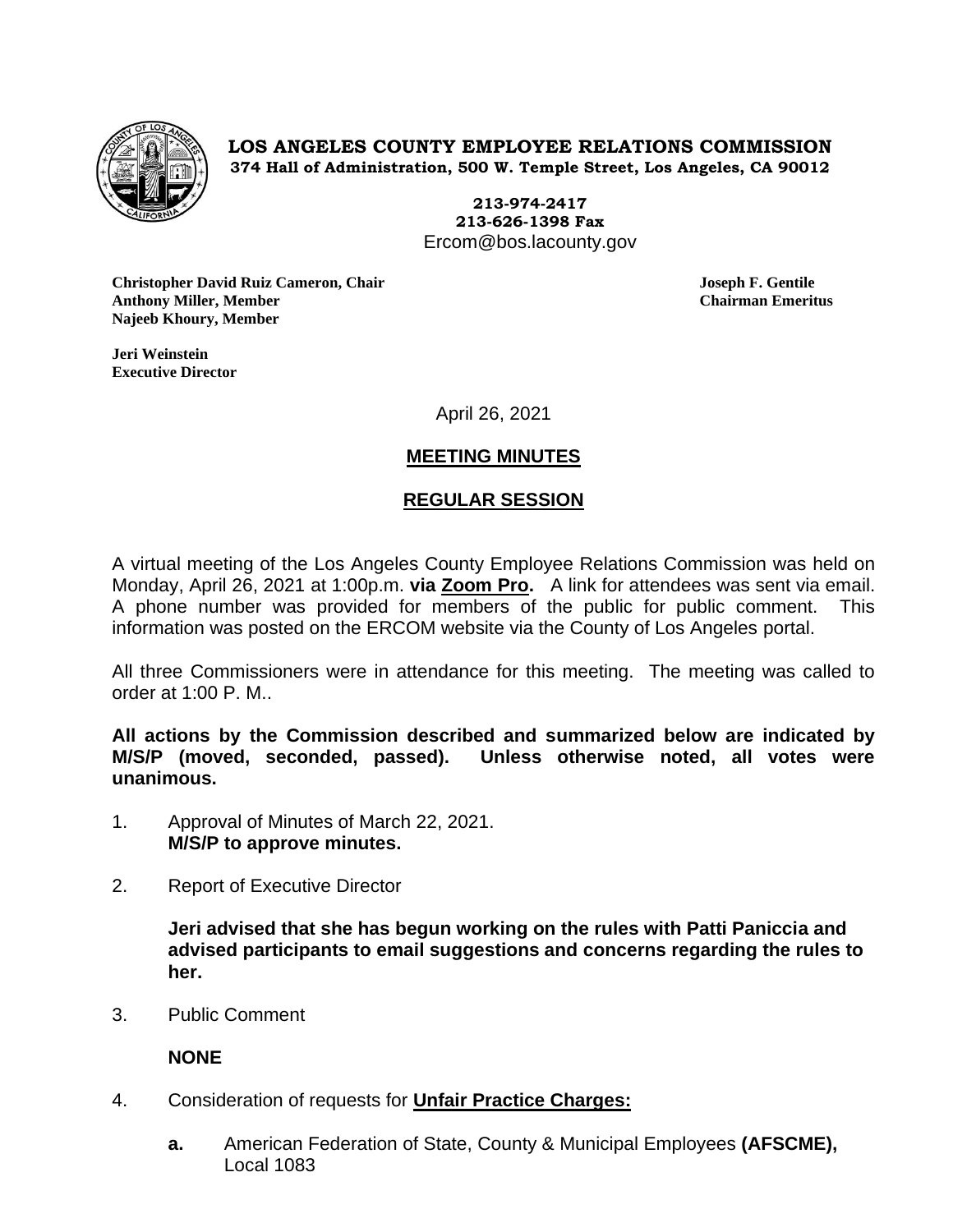-UFC 006-21 American Federation of State, County & Municipal Employees, Local 1083 vs. Child Support Services Division. (Bad Faith Bargaining, Interference) (Continued from March 22, 2021)

## **M/S/P This matter was continued by mutual agreement of the parties to allow Counsel for the County/Department to review the case.**

**b.** American Federation of State, County, & Municipal Employees **(AFCSME)** Local 685

#### **NONE**

- **c.** Association for Los Angeles Deputy Sheriffs **(ALADS)**
	- -UFC 001-21 Association for Los Angeles Deputy Sheriffs (ALADS) vs. Los Angeles County. (Failure to engage in impact bargaining, as a result of Measure J budget cuts, that affected wages, hours, and conditions of employment.) (Continued from February 17, 2021)

-County Opposition and Request for Dismissal of UFC 001-21 (004-21) Consolidated with PPOA

-ALADS response to County objections to and request for dismissal of UFC 001-21.

## **M/S/P This matter was dismissed by the Commission. A Decision and Order will be completed to memorialize the rationale for the Commission's decision.**

- **d.** California Association of Professional Employees **(CAPE)**
	- -UFC 018-19 California Association of Professional Employees (**CAPE)** vs. Department of Beaches and Harbors (L. Phan/Interfering with Participation in Union Activity) (Continued from October 28, 2019)

#### -County Motion to Dismiss UFC 018-19

**M/S/P Approval for the request, by Blaine Meek, to withdraw this matter. The written request was submitted subsequent to the distribution of the agenda, therefore is not listed on the agenda under withdrawals.**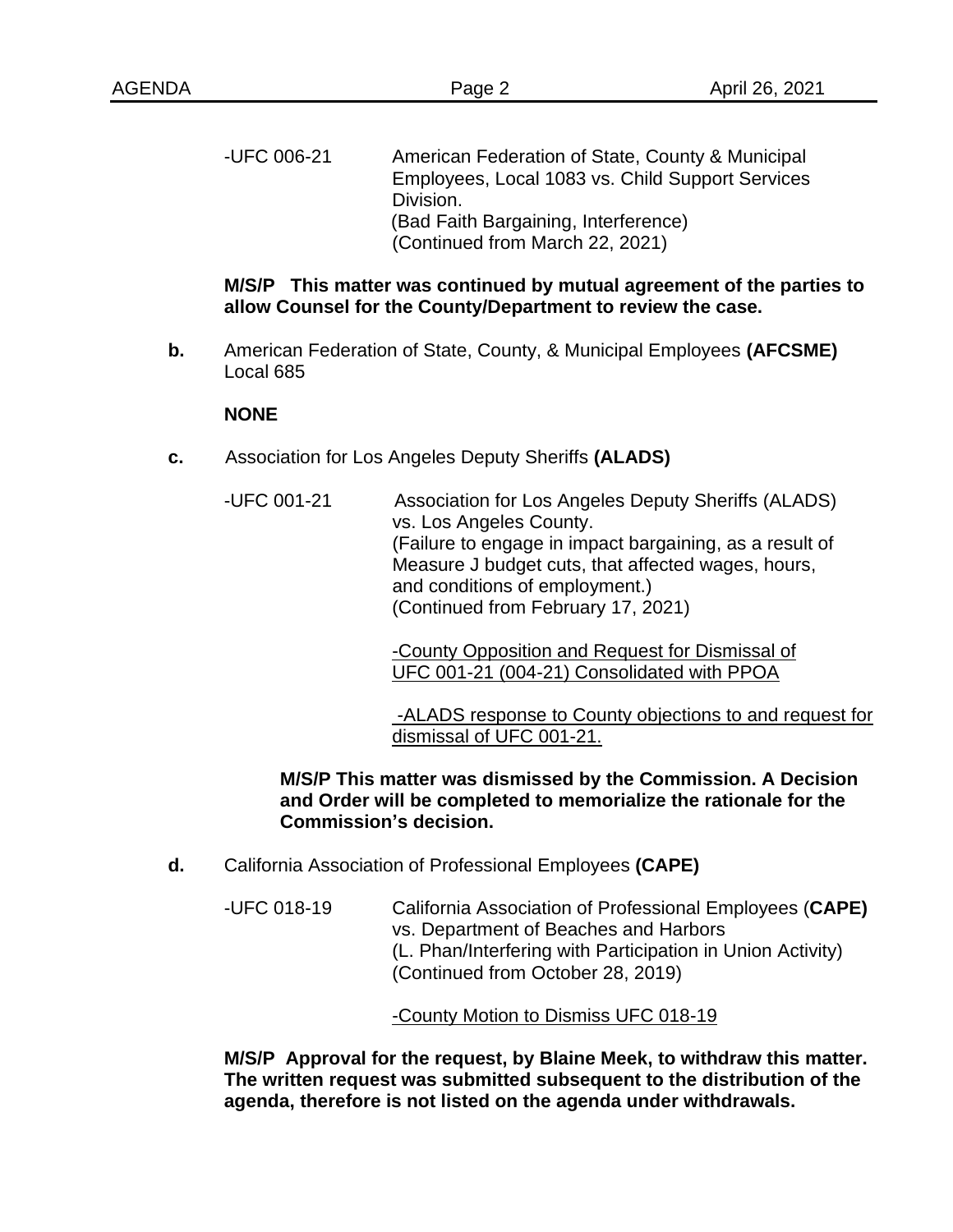**e.** Los Angeles/Orange Counties Building & Construction Trades Council AFL-CIO

### **NONE**

- **f.** Professional Peace Officers Association (**PPOA**)
	- -UFC 004-21 Professional Peace Officers Association (**PPOA**) vs Los Angeles County. (Failure to engage in impact bargaining, as a result of Measure J budget cuts, that affected wages, hours, and conditions of employment.) (Continued from March 22, 2021)

-County opposition and request for dismissal of UFC 004-21 (consolidated with 001-21 ALADS)

-PPOA response to County objections to and request for dismissal of UFC 004-21.

### **M/S/P This matter was dismissed by the Commission. See UFC 001-21.**

- **g.** Service Employees International Union
- **AMENDED** -UFC 014-20 Service Employees International Union (**SEIU**), Local 721 vs. Department of Health Services (**DHS**) (Failure to Negotiate matters that are mandatory subjects of bargaining, including changes to working conditions, contracting out bargaining unit work, failure to provide requested information). (Continued from November 18, 2020)

## **M/S/P Moved to Hearing, no opposition from the County.**

 -UFC 005-21 Service Employees International Union (**SEIU**), Local 721 Vs. Los Angeles County Department of Children and Family Services (**DCFS**) (Interference, Intimidation, Coercion regarding engagement in Union Activities) (Continued from March 22, 2021)

### **M/S/P Moved to Hearing, no opposition from the County.**

 -UFC 007-21 Service Employees International Union (**SEIU**), Local 721 Vs. Los Angeles County Department of Social Services (**DPSS**) (Unilateral Implementation of Task-Based Model to replace Caseloads Model – Failure to Meet and Confer a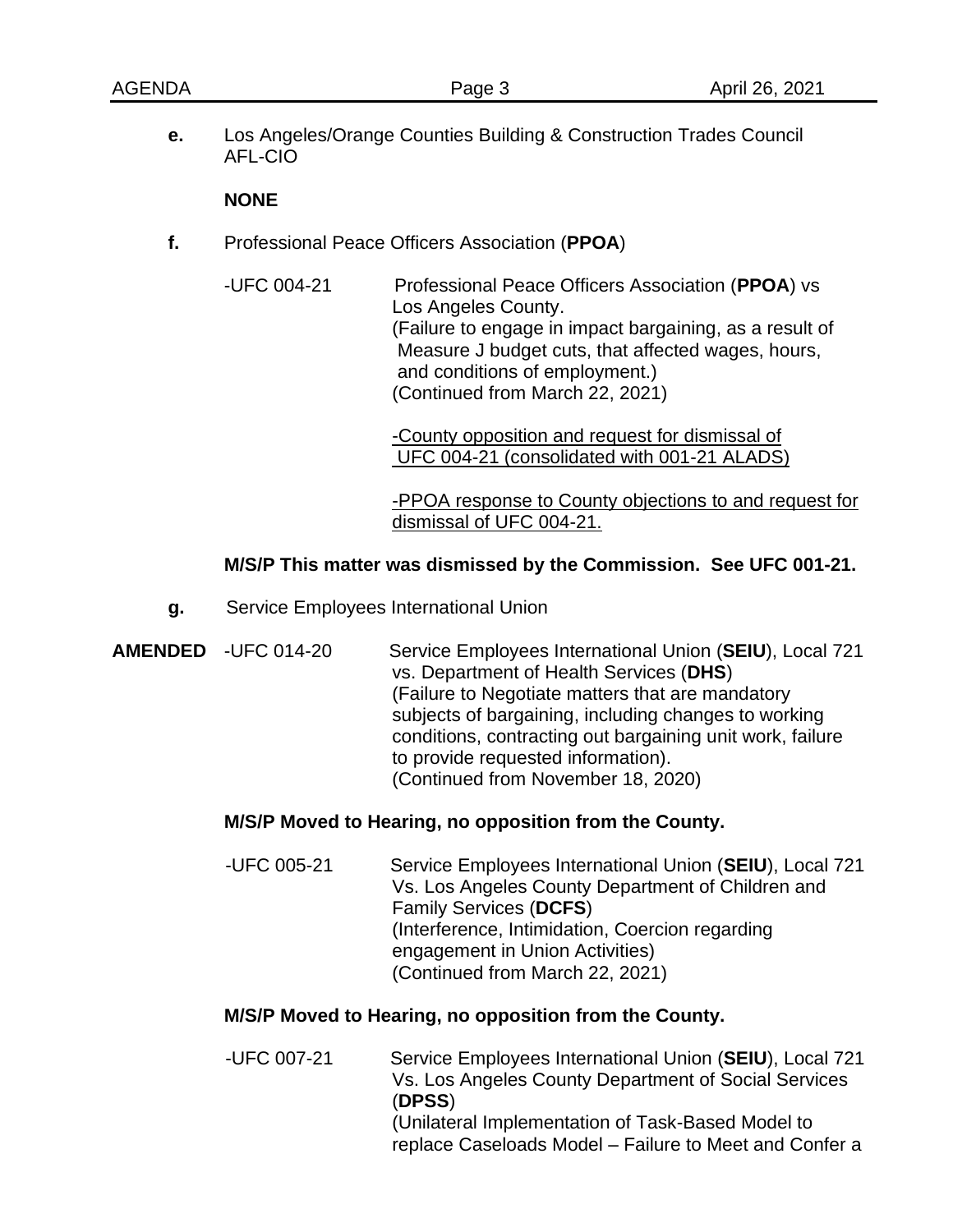matter that is negotiable.) (March 22, 2021)

-County opposition and request for dismissal of UFC 007- 21.

**M/S/P Moved to Hearing. Commissioner Cameron addressed the issue of Katie Engst signature via an agent approved by her, on the Unfair Charge face sheet, indicating the Unfair Charge was submitted under penalty of perjury and advised this was not an issue for dismissal consideration in this circumstance.**

 -UFC 008-21 Service Employees International Union (**SEIU**), Local 721 Vs. Los Angeles County Department of Social Services (**DPSS**) (Interference and Disparagement.) (March 22, 2021)

**-**County Motion to Dismiss UFC 008-21

**M/S/P Moved to Hearing. Commissioner Cameron addressed the issue of Katie Engst signature via an agent approved by her, on the Unfair Charge face sheet, indicating the Unfair Charge was submitted under penalty of perjury and advised this was not an issue for dismissal consideration in this circumstance.**

**h.** Union of American Physicains and Dentists (**UAPD**)

**NEW** -UFC 009-21 Union of American Physicians and Dentists (**UAPD**) Vs. Department of Health Services (**DHS**) (Changes to Working Conditions, transfer of duties for Radiologists)

-County Motion to Dismiss UFC 009-21

### **M/S/P Union request for continuance approved. Continuance to address the County Motion to Dismiss.**

## 5. Request to **Withdraw Unfair Practice Charge**

-UFC 020-19 Service Employees International Union (**SEIU**), Local 721 Vs. Department of Children and Family Services

Reason: Settlement

## **M/S/P Request for withdrawal approved.**

-UFC 003-20 Professional Peace Officers Association (**PPOA**) vs